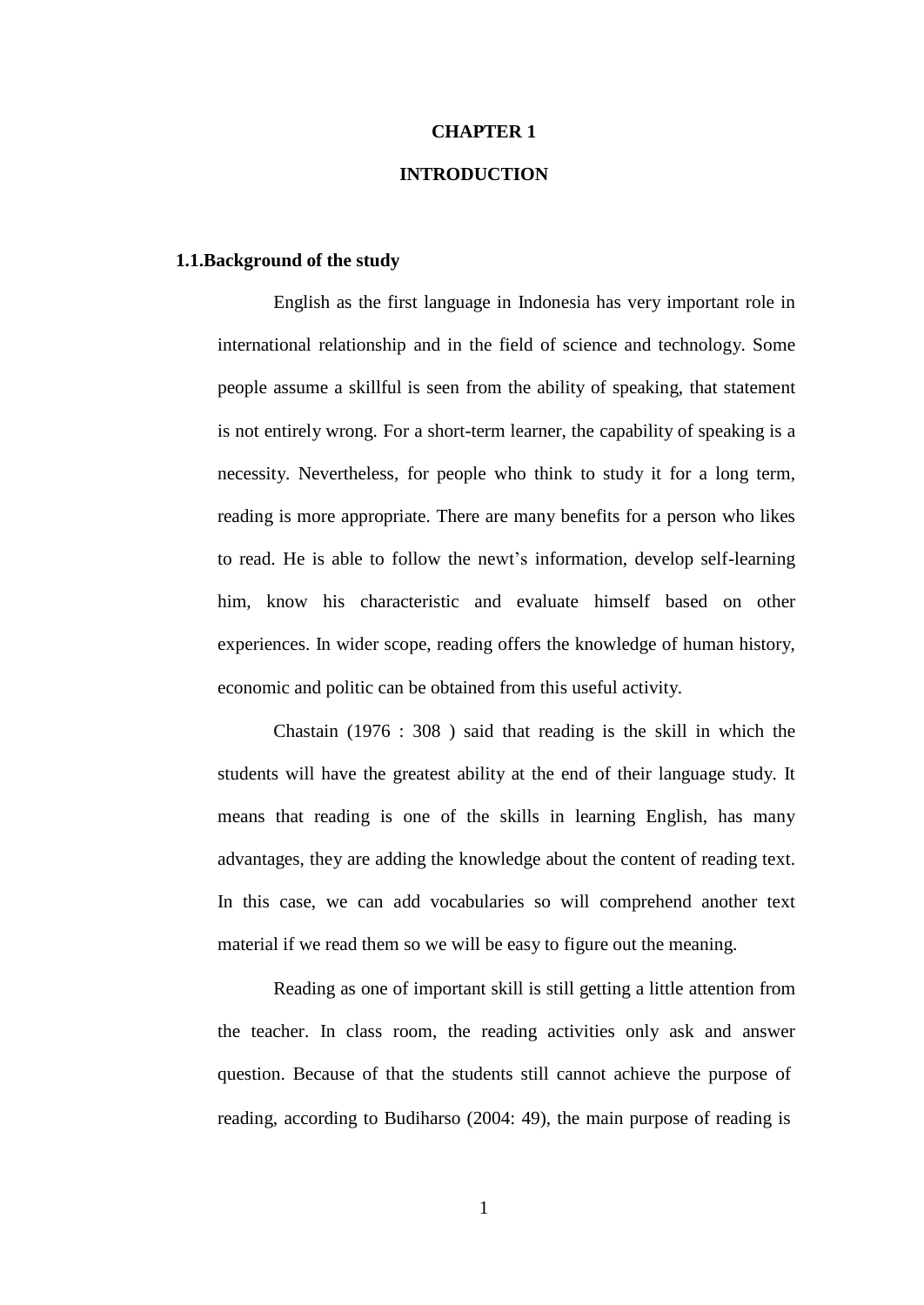to achieve comprehension without comprehension, reading give you a lot of information if we can achieve the purpose, such as the review, reinforcement, and enjoyment in one time.

To reach a better reading, the teacher can use speed reading. Speed reading is a technique that combines the speed of the students reading and the comprehension of the reading passage. Speed reading helps the students to be able to read purposely and improve their speeds. Zorn (1981) said that the fastest we read, the higher our comprehension skills. That is way in doing the speed reading practice the students also do the exercise of reading comprehension. There are three kinds of speed reading techniques. They are getting ready, rapid reading and retention.

Each technique consists of several techniques. In getting ready, there are four kinds' techniques. There are eight techniques of raid reading. And there are three kinds' techniques of retention techniques.

In this study, the researcher gave the questioners that are consisted techniques about speed reading getting ready, rapid reading and retention, to all the students of level eleven at SMU Muhammadiyah 7 Glagah Lamongan. Moreover, the researcher wanted to know the speed reading techniques that are used by the students.